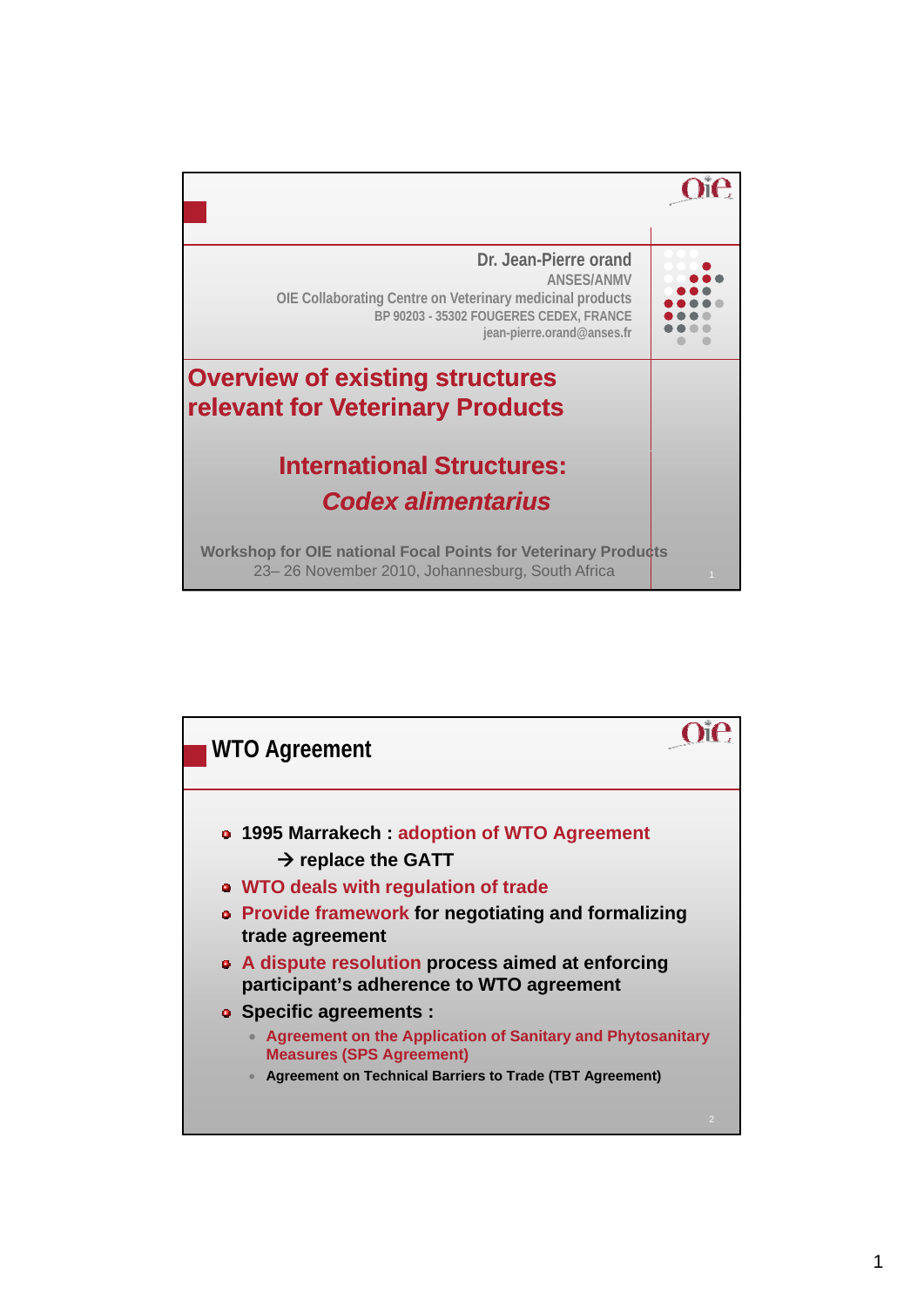

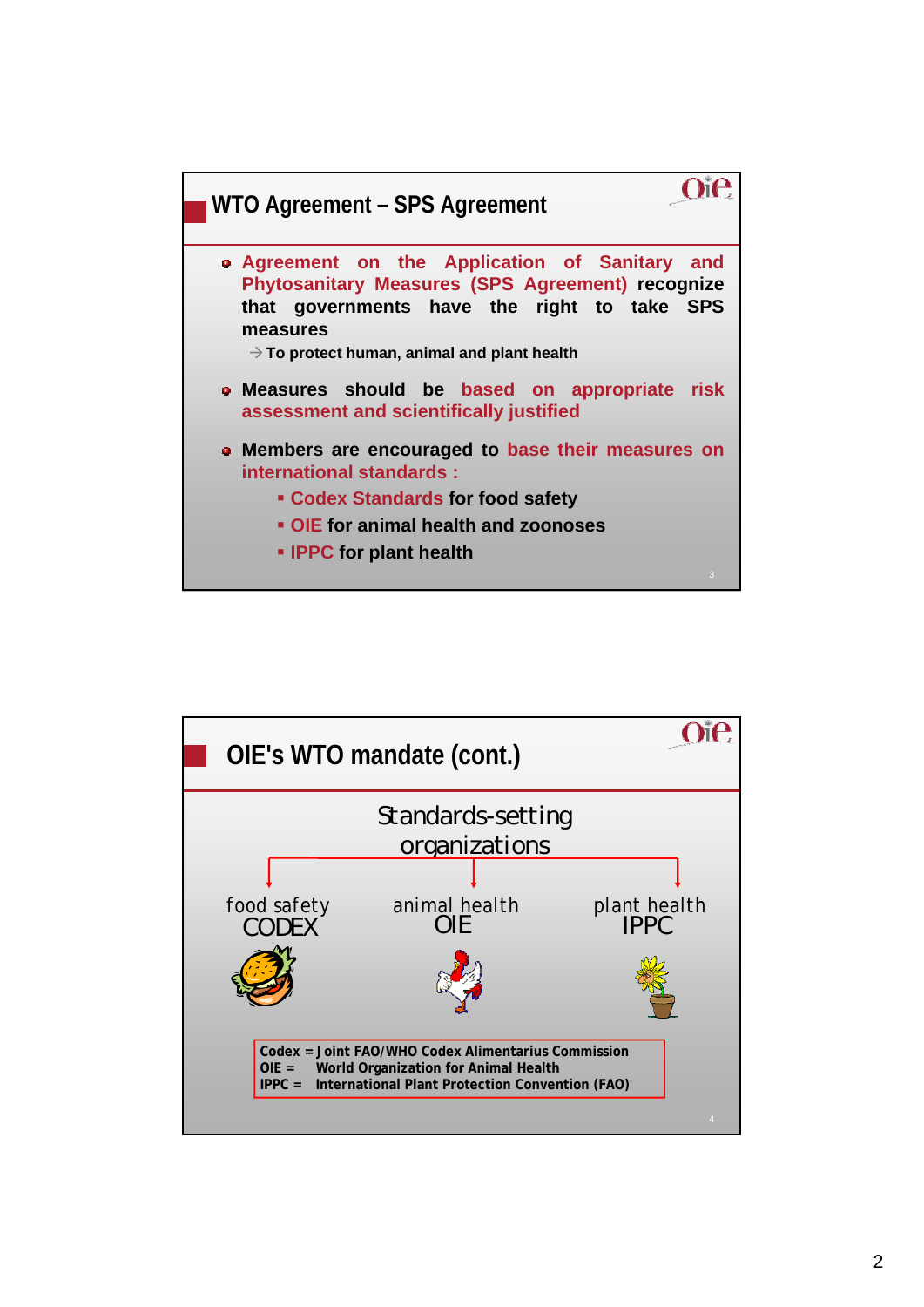

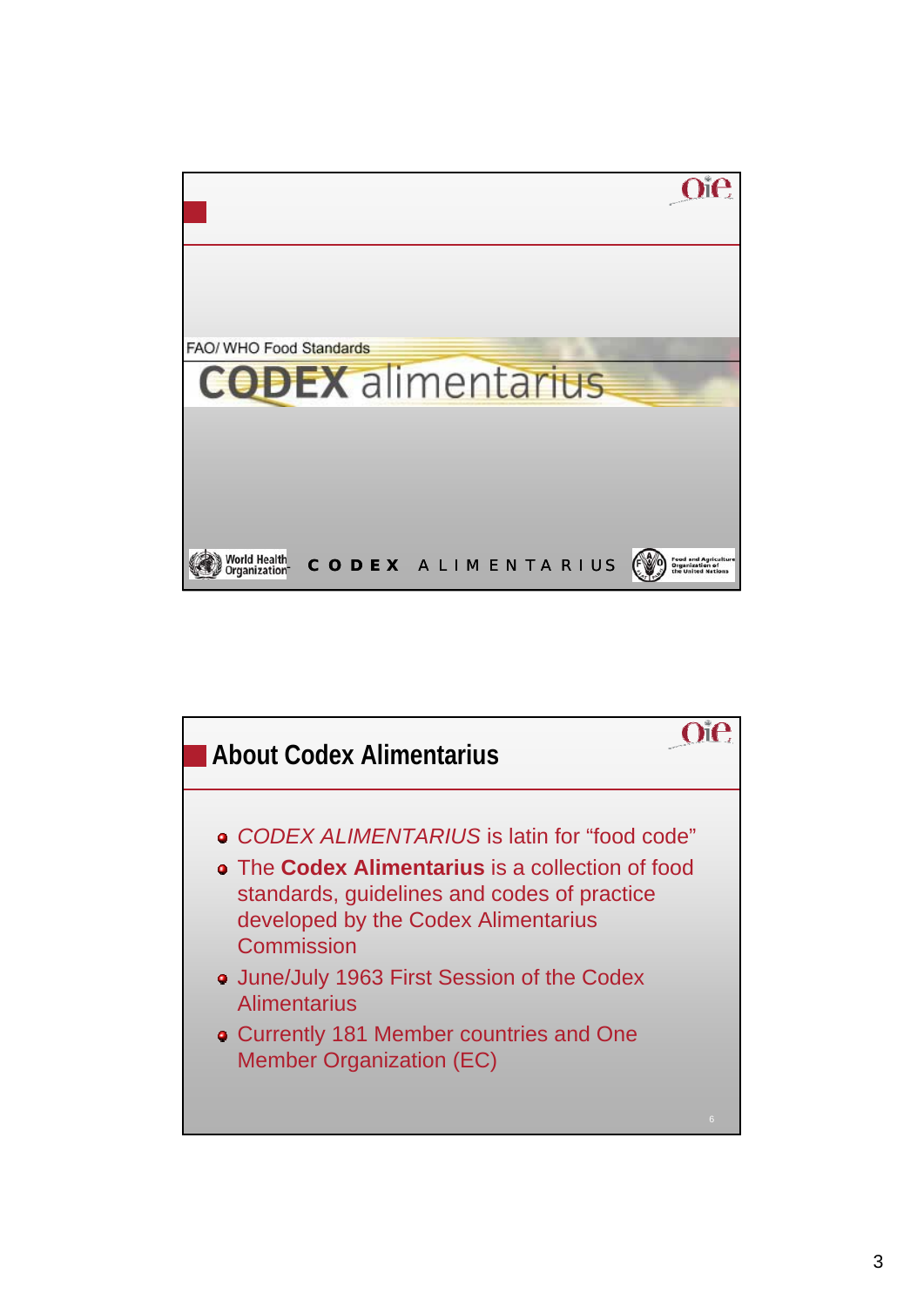

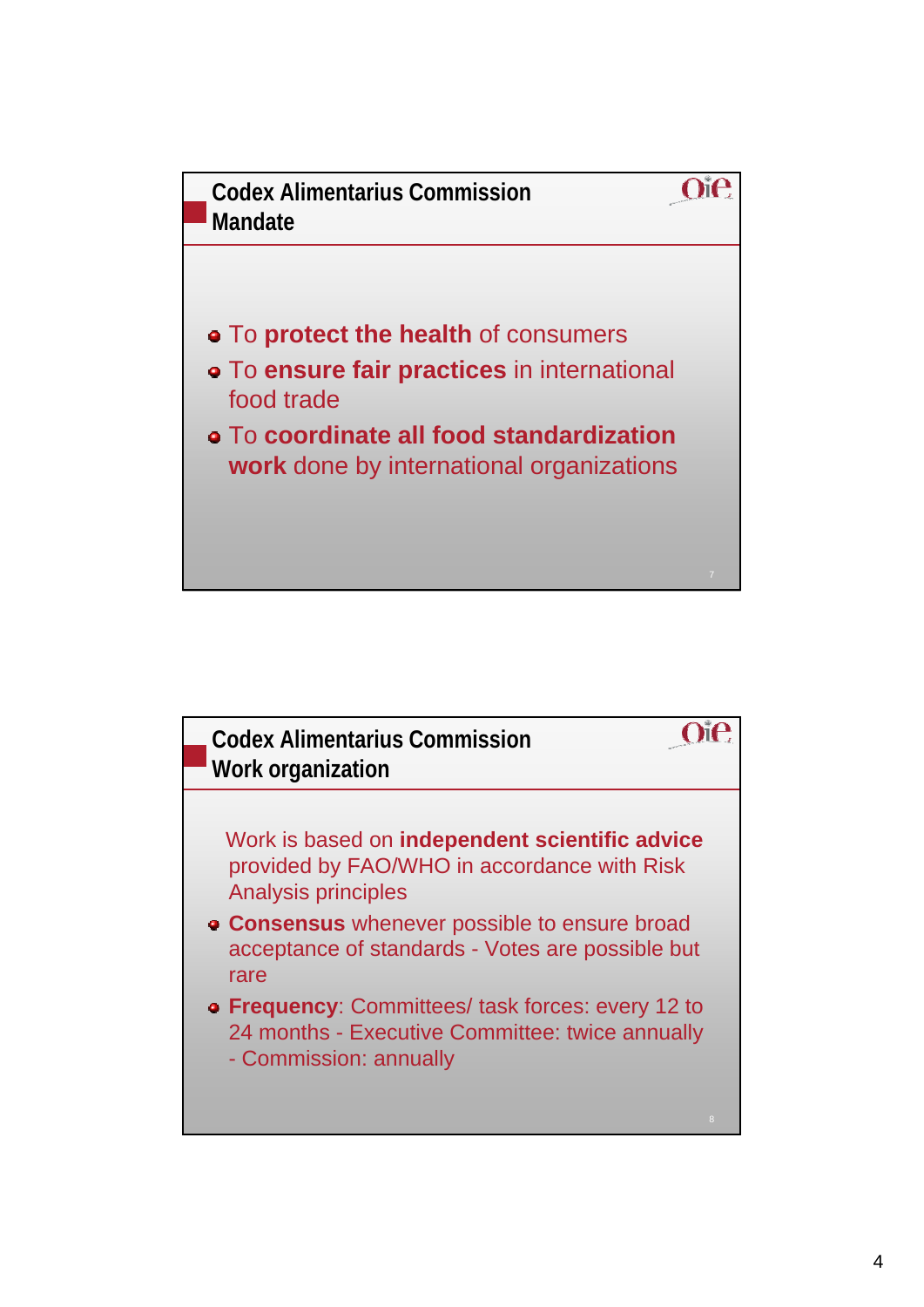

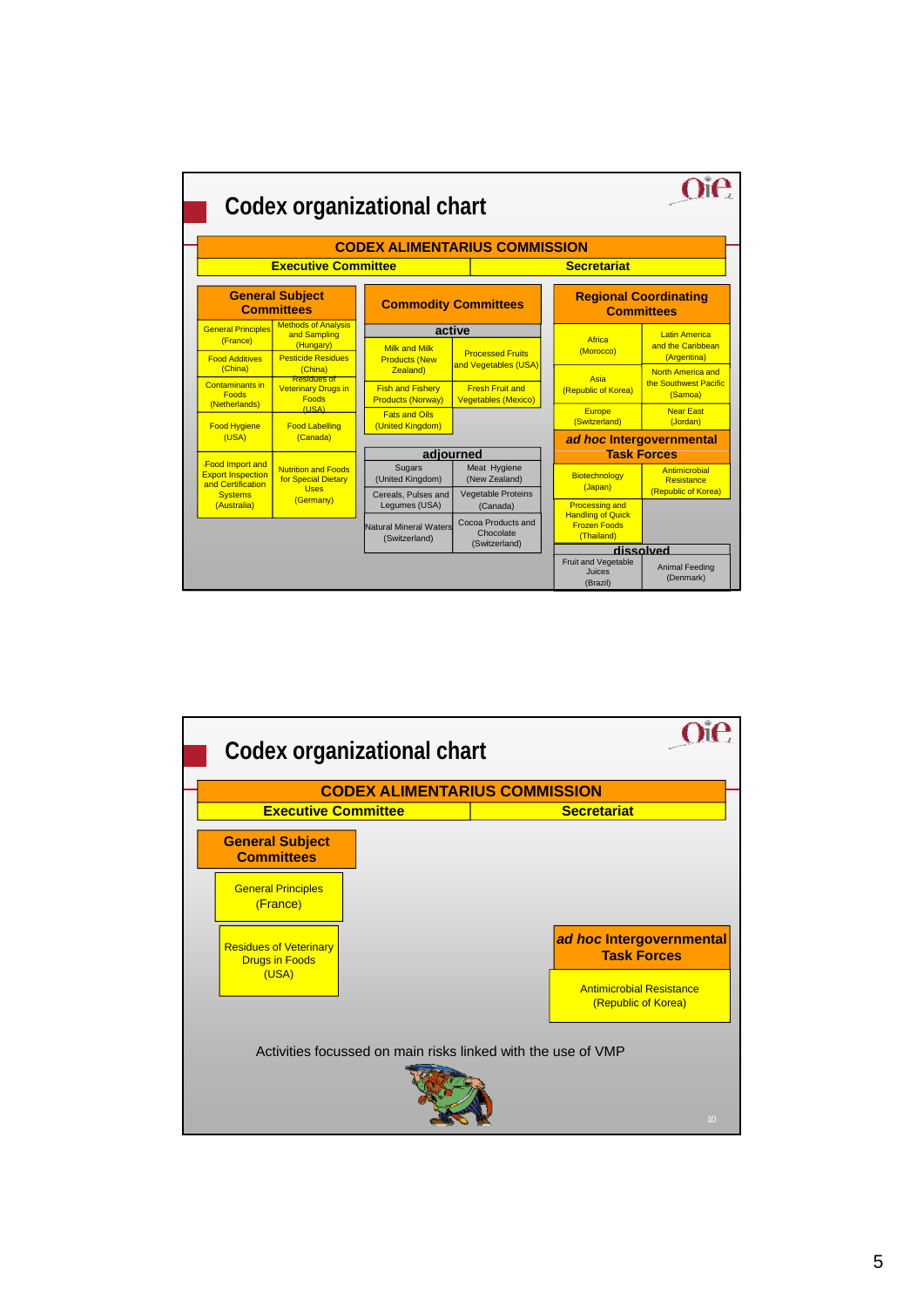

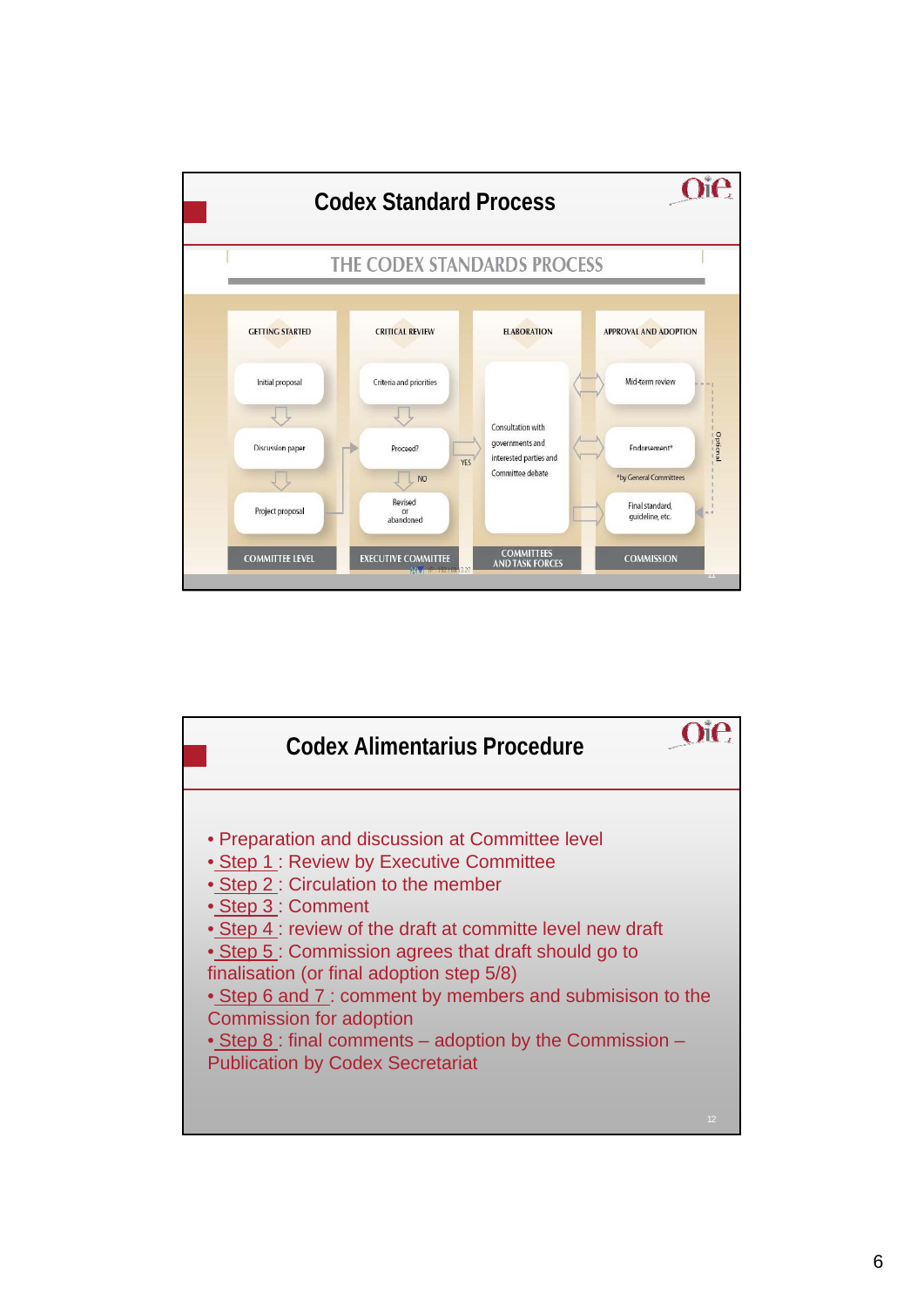

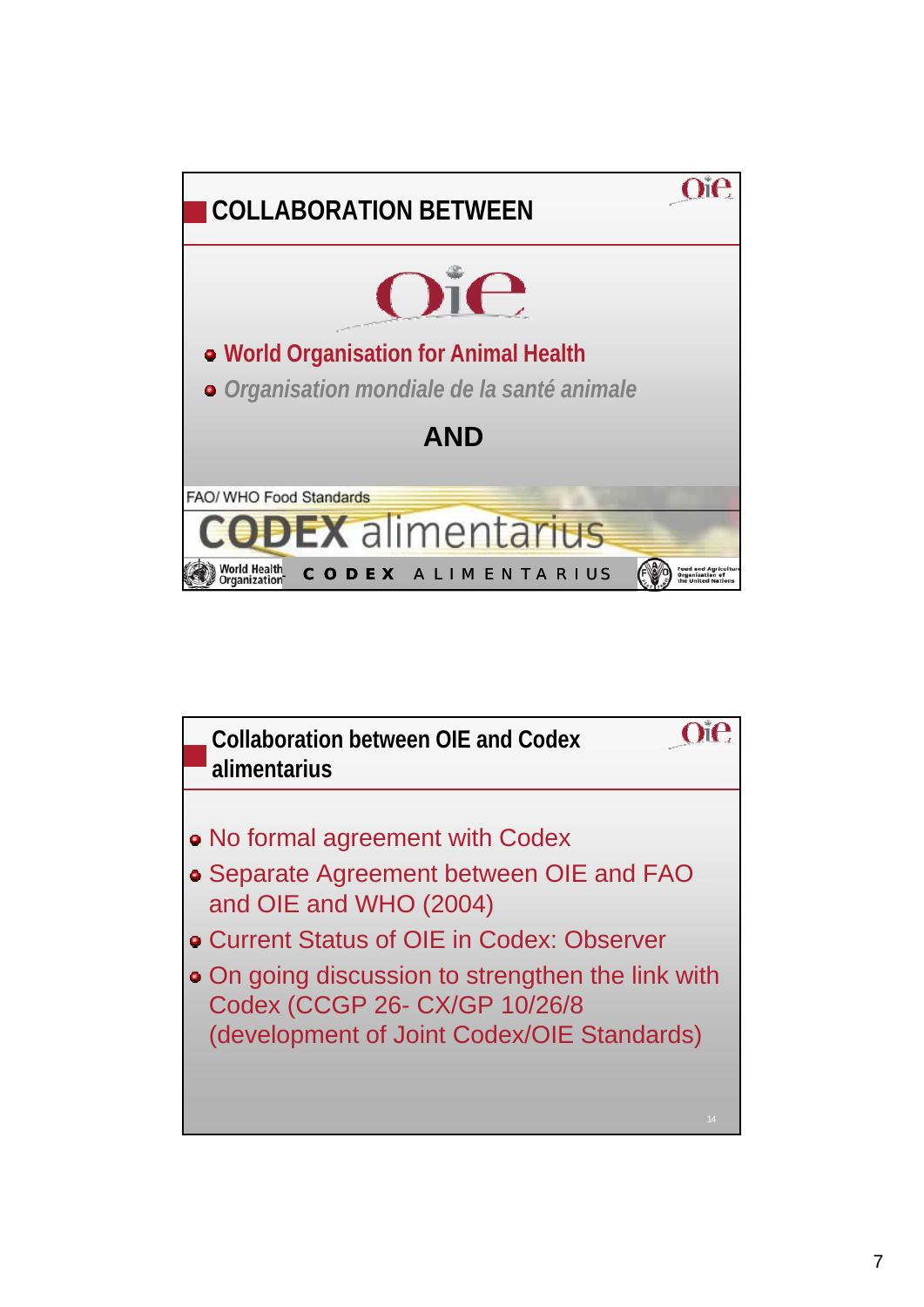

| <b>CCRVDF</b>                       |                                                                                                                                                                                                                                                                                                                                                    |
|-------------------------------------|----------------------------------------------------------------------------------------------------------------------------------------------------------------------------------------------------------------------------------------------------------------------------------------------------------------------------------------------------|
| <b>FAO/WHO ID No</b>                | $CX-730$                                                                                                                                                                                                                                                                                                                                           |
| <b>Acronym</b>                      | <b>CCRVDF</b>                                                                                                                                                                                                                                                                                                                                      |
| <b>Document</b><br><b>Reference</b> | <b>CX/RVDF</b>                                                                                                                                                                                                                                                                                                                                     |
| <b>Name</b>                         | <b>Codex Committee on Residues of Veterinary</b><br><b>Drugs in Foods</b>                                                                                                                                                                                                                                                                          |
| <b>Terms of Reference</b>           | (a) to determine priorities for the consideration<br>of residues of veterinary drugs in foods;<br>(b) to recommend maximum levels of such<br>substances; MRL<br>(c) to develop codes of practice as may be<br>required; and,<br>(d) to consider methods of sampling and<br>analysis for the determination of veterinary<br>drug residues in foods. |
| <b>Status</b>                       | Active                                                                                                                                                                                                                                                                                                                                             |
| <b>Host Government</b>              | <b>United States of America</b>                                                                                                                                                                                                                                                                                                                    |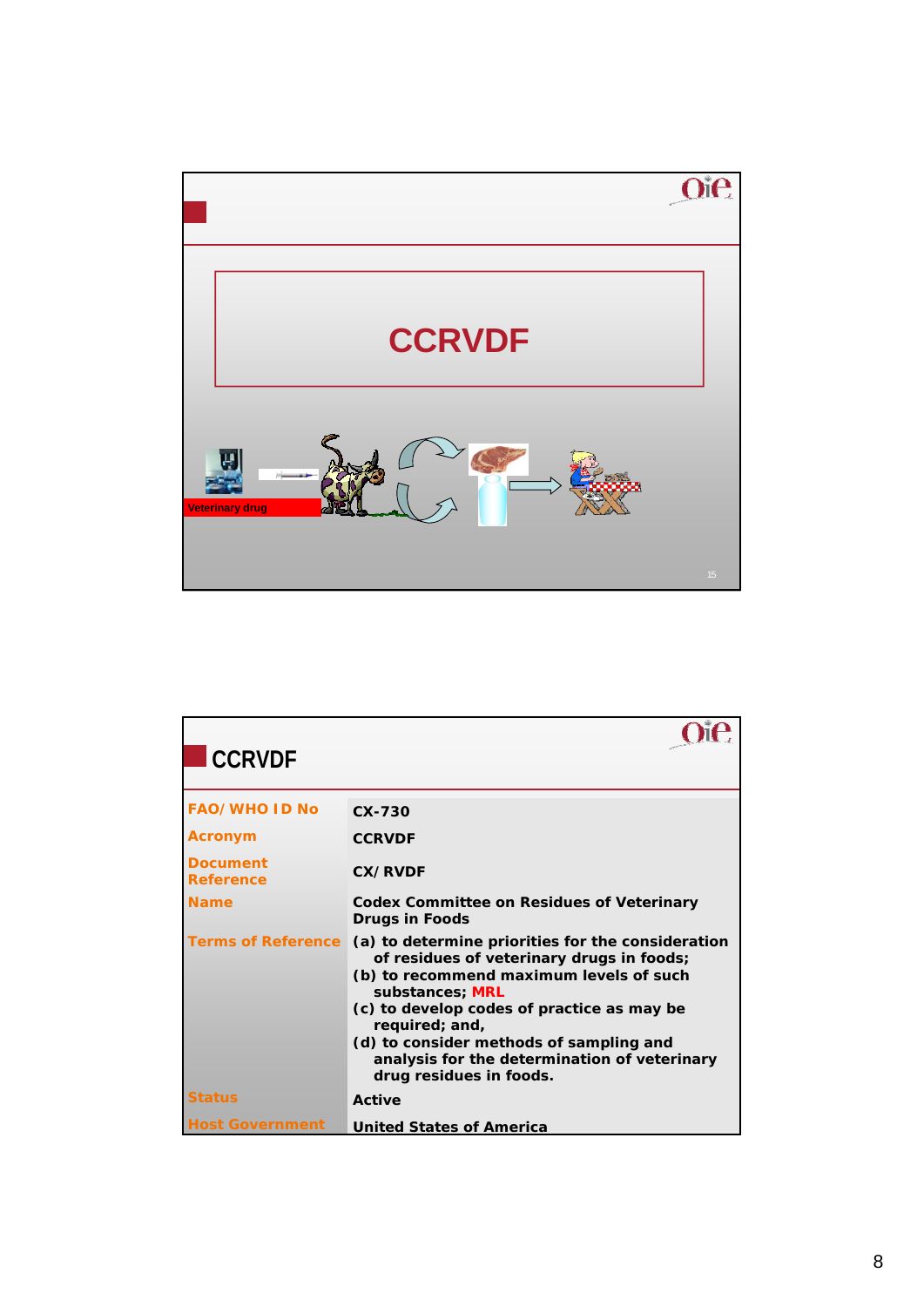

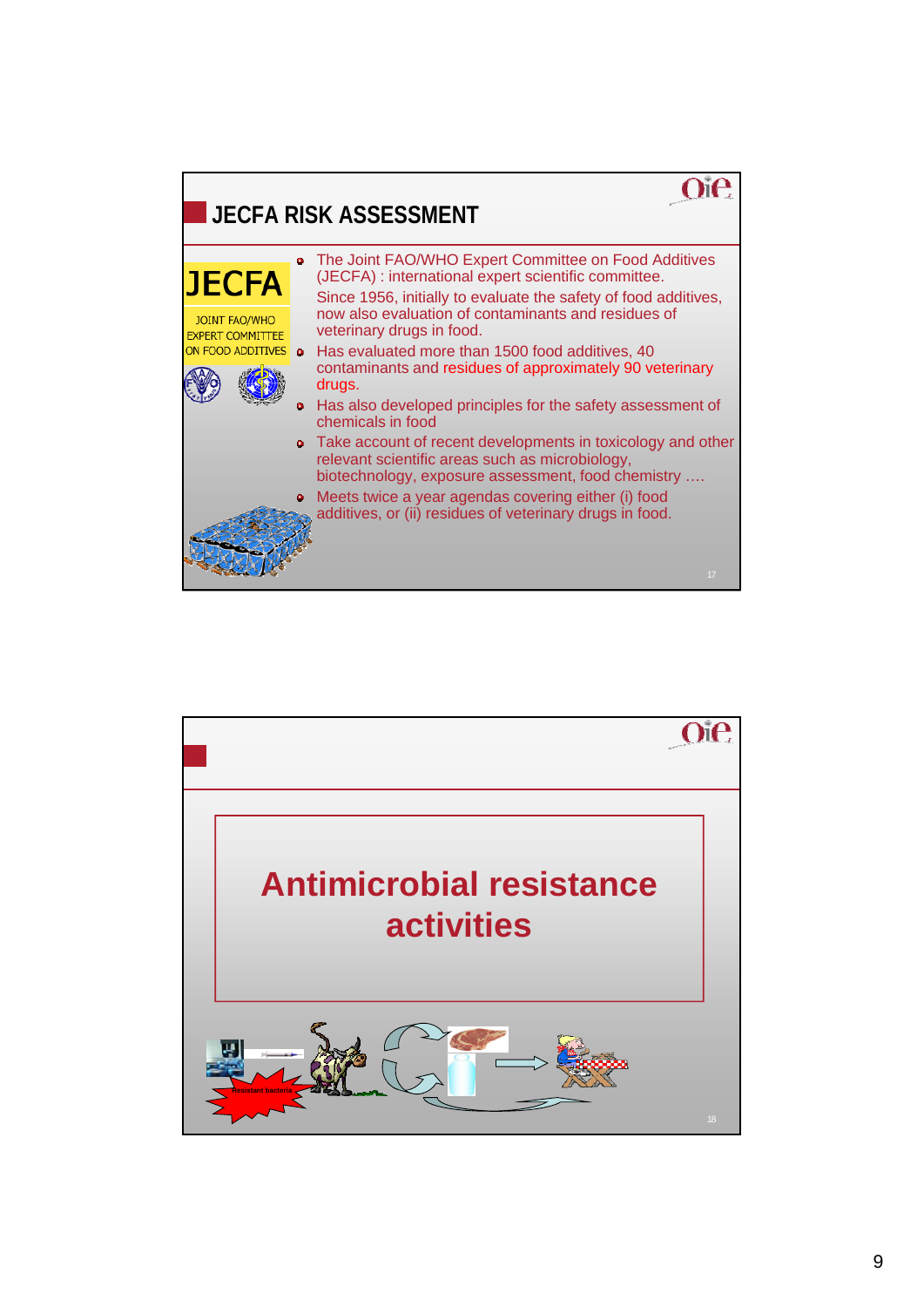

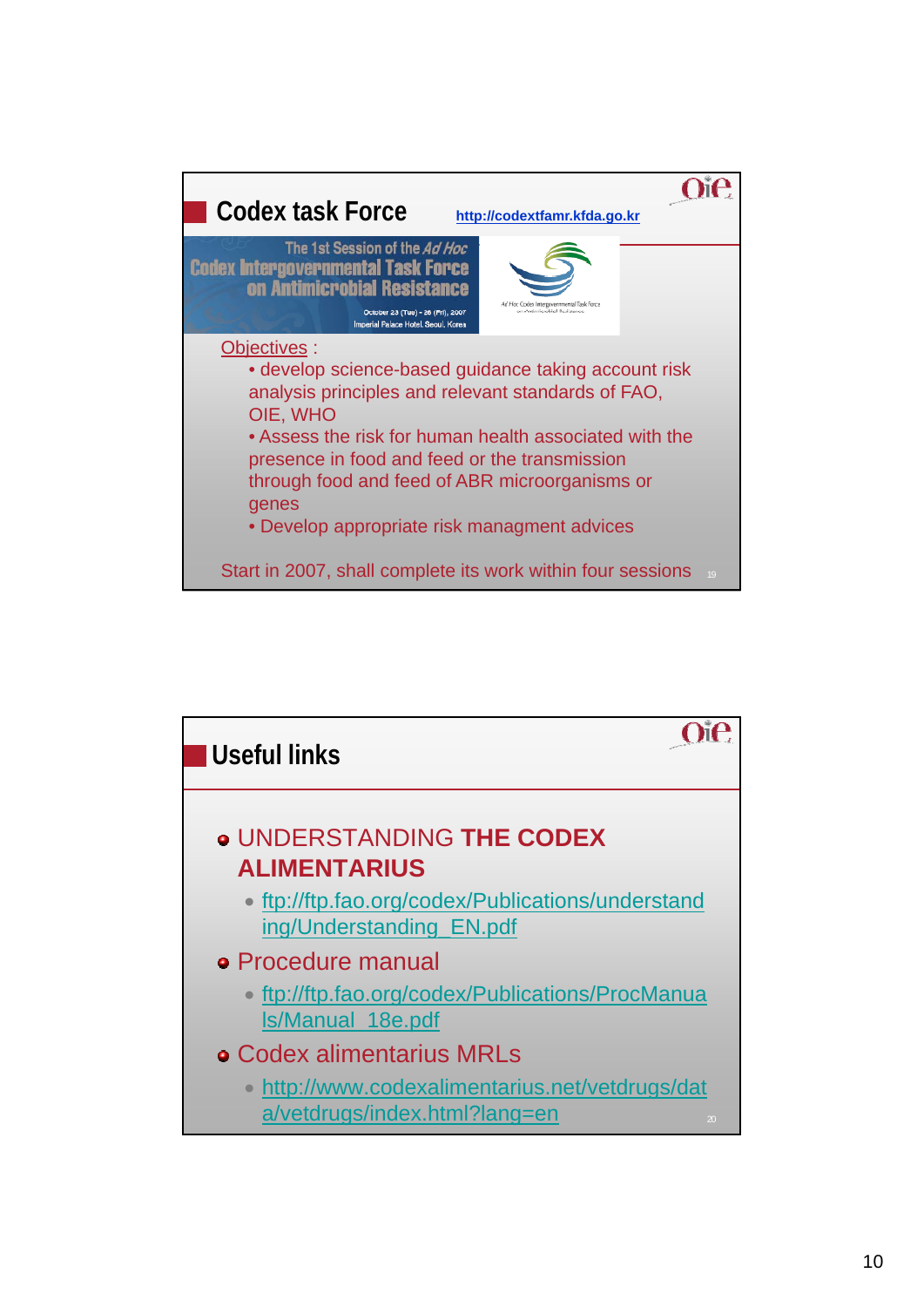